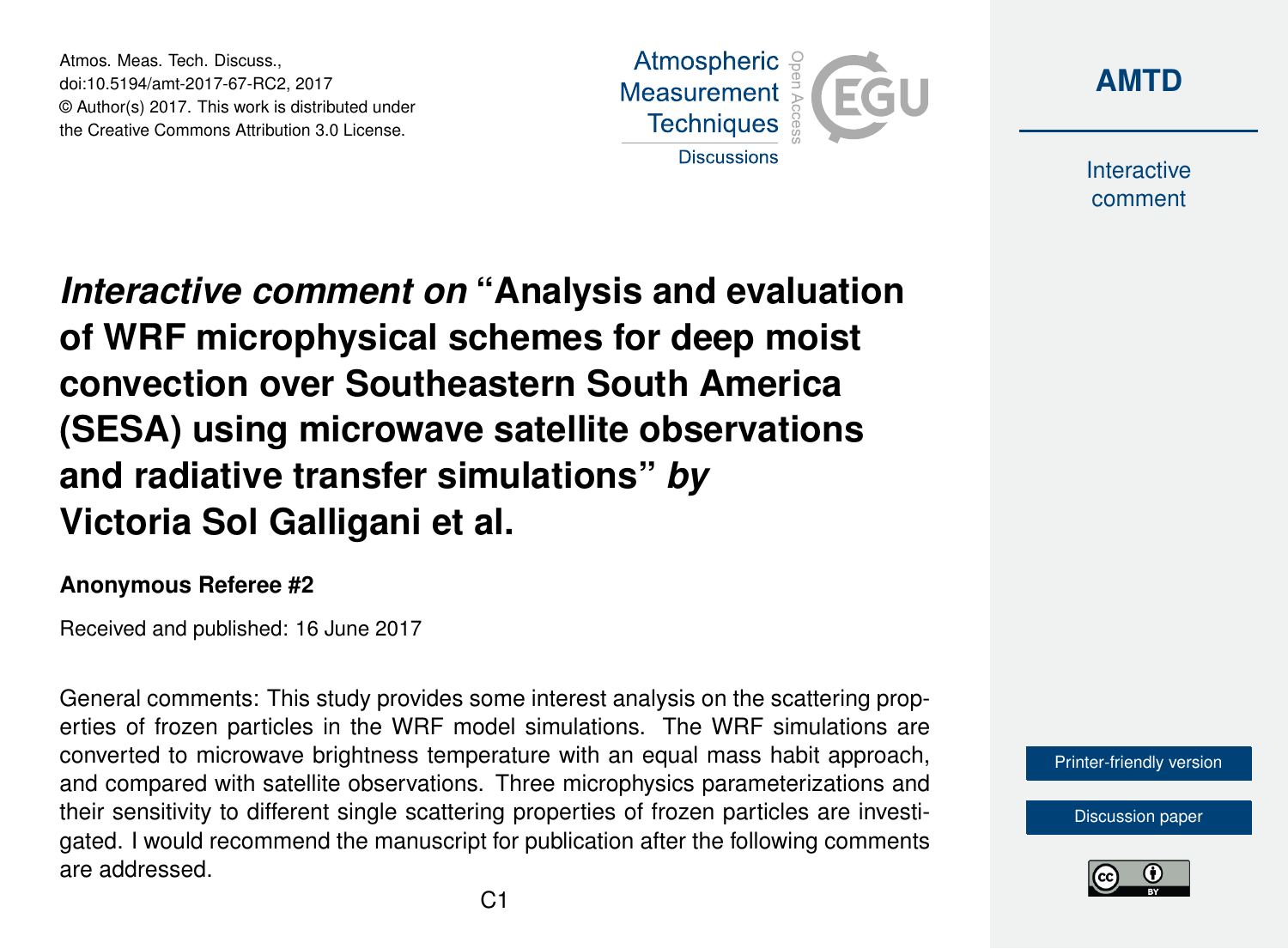Major comments: 1. Line 181-190: Is there any specific reason to select these three microphysics schemes? Or just randomly? Why are both the WSM6 and WDM6 schemes selected? This study targets on frozen particles. However, WSM6 and WDM6 use the same parameterization of frozen particles. The performance of WSM6 and WDM6 are consistent for most of the results shown in the manuscript. Is it necessary to include both of them?

2. Figure 7 and 8: As mentioned in Line 414-415, there are differences in the location of the observed and modelled cloud system. Is it representative to discuss the differences among simulations and observations? For example, the difference of IWP (graupel) between WSM6 and WDM6 are large for the transect in Fig. 7. However, the difference of graupel is small between WSM6 and WDM6 in Fig. 5. It will be more representative to use zonal/meridional means for comparison. And it will be interesting to see the relative contribution (sensitivity) of snow/graupel to the simulated brightness temperature in different microphysics schemes.

3. As one of the goals of this study is to evaluate the microphysics parameterizations, could the authors have more discussions about how to interpret/use these results in terms of evaluation? As shown in the manuscript, there are large uncertainties in distribution, mass, and scattering properties of frozen particles in different microphysics schemes. However, all the simulations produce comparable bright temperature to the observations. Can we conclude from this study which scheme produces more realistic frozen particles?

Minor comments: 1. Line 173 "the five hydrometeor categories": It depends on the selected microphysics scheme, for example, WSM3 does not provide five hydrometeor categories.

2. Line 204-207: It is not easy to follow. It will be helpful for reader to understand by providing the following information shown in Thompson et al. (2008): "the spherical and constant-density snow assumption is applied in models through the assumed mass-

## **[AMTD](http://www.atmos-meas-tech-discuss.net/)**

Interactive comment

[Printer-friendly version](http://www.atmos-meas-tech-discuss.net/amt-2017-67/amt-2017-67-RC2-print.pdf)

[Discussion paper](http://www.atmos-meas-tech-discuss.net/amt-2017-67)